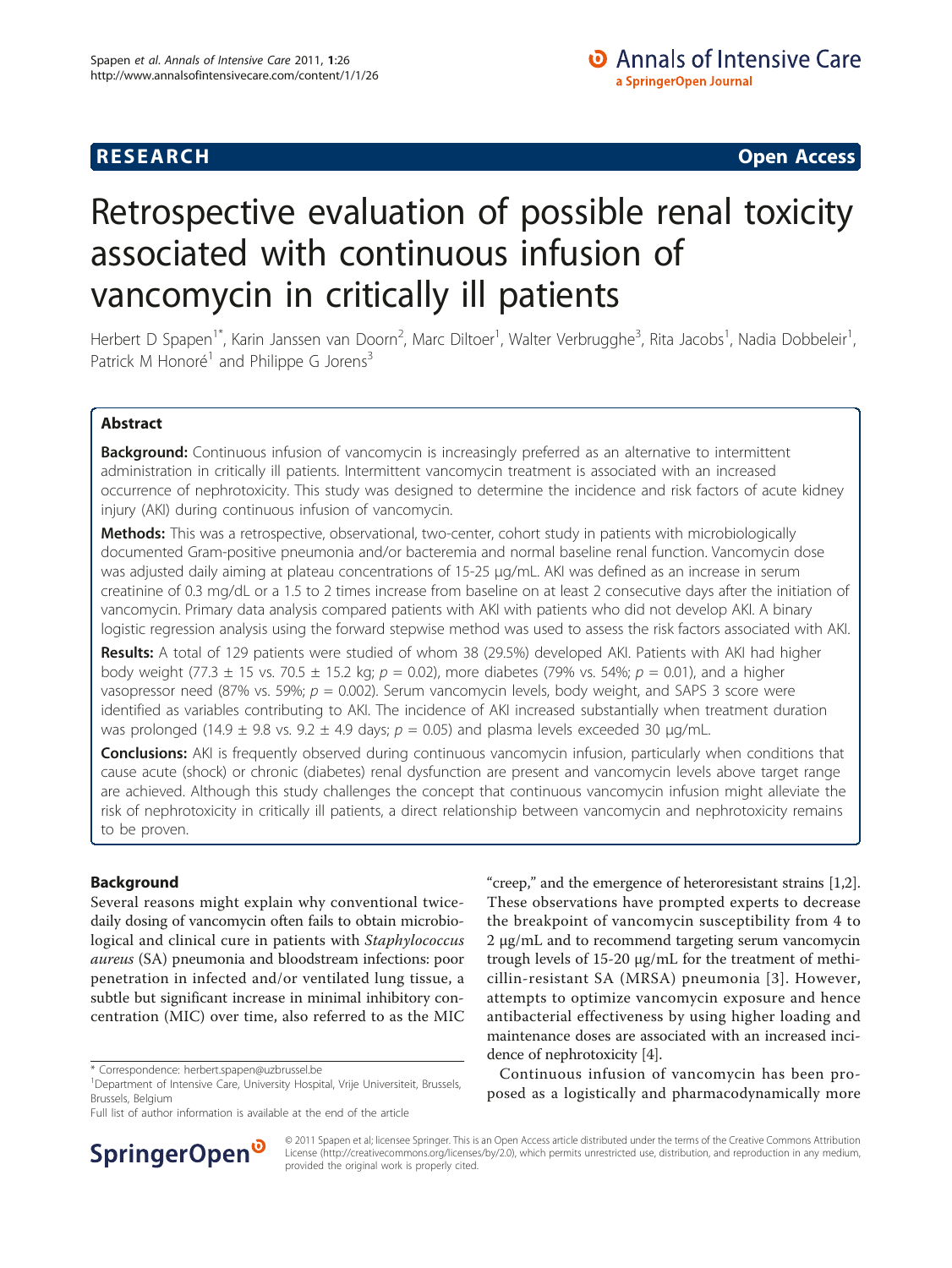convenient alternative to intermittent administration [\[5](#page-6-0)]. However, the risk of developing acute kidney injury (AKI) during continuous vancomycin infusion remains poorly examined, especially in the critically ill. Vancomycin pharmacodynamics in this population is challenged by large variations in distribution volume during resuscitation, enlargement of the extracellular space, and significant fluctuations in renal clearance [[6\]](#page-6-0). Intensive care unit (ICU) patients also are exposed to a wide array of potential nephrotoxic agents, which increases the risk for vancomycin-associated nephrotoxicity.

Defining the incidence and risk factors of AKI associated with continuous vancomycin infusion is important given the availability of alternative anti-Gram-positive agents that are believed to be less nephrotoxic. We therefore studied the relationship between vancomycin steady state plateau concentrations during continuous infusion and occurrence of AKI in ICU patients with Gram-positive bacteremia and/or pneumonia. Additionally, potential risk factors for nephrotoxicity during vancomycin infusion were identified.

# Methods

A retrospective observational cohort study was conducted in the ICUs of two Belgian tertiary care hospitals: University Hospital, Vrije Universiteit Brussels; and Antwerp University Hospital, University of Antwerp. Patients who were hospitalized from January 1, 2008 until November 31, 2009 were included in the study if they were older than aged 18 years, had an absolute neutrophil count ≥ 1,000 cells/mm<sup>3</sup>, had a microbiologically documented Gram-positive pneumonia and/or bacteremia, received a continuous infusion of vancomycin for at least 5 days, and had a baseline serum creatinine < 1.5 mg/dL. Patients were excluded if diagnosed with cystic fibrosis, bronchiectasis, meningitis, or polymicrobial infection, if intravenous contrast dye was given within 7 days of the start of vancomycin treatment, and if data with regard to vancomycin and creatinine serum levels were missing. The study was approved by both Hospitals' Institutional Review Boards. In view of the retrospective and observational nature of the study with no interventions performed, the need for informed consent was waived.

A laboratory computed database was searched to identify all patients with community-, hospital-, or healthcareacquired pneumonia and bacteremia that had been treated with continuous vancomycin infusion. For all patients, the following information was retrieved from their medical records: age, gender, weight, serial serum creatinine levels, simplified acute physiology score (SAPS) 3, and daily vancomycin plateau serum concentrations. Additionally, data were collected on concomitant exposure to potential nephrotoxic drugs (angiotensin converting enzyme inhibitors (ACEi), angiotensin II receptor antagonists (AT-IIra), nonsteroidal anti-inflammatory drugs (NSAIDs), aminoglycosides and immunosuppressants (calcineurin inhibitors (ciclosporin, tacrolimus) and sirolimus), and underlying (diabetes) or acute (shock) risk factors for AKI.

Nephrotoxicity was defined by using the Acute Kidney Injury Network (AKIN) classification [[7\]](#page-6-0) as an increase in serum creatinine level of 0.3 mg/dL or a 1.5 to 2 times increase from baseline, whichever was greater, (i.e., AKIN stage 1) on at least 2 consecutive days during the period from initiation of vancomycin to 72 h after completion of therapy. Urine output was not measured as part of AKIN staging due to concerns about its dependency on uncontrolled "extrarenal" events, such as volume status, treatment with loop diuretics and vasoactive agents, and release of antidiuretic hormone. Nephrotoxic drug exposure was considered to be relevant only when present during vancomycin infusion and before increase in serum creatinine. Shock was defined as the need for vasopressor therapy to obtain a mean arterial pressure ≥70 mmHg in a patient who was adequately fluid-resuscitated with crystalloid and colloid solutions.

All patients received vancomycin as a 15-mg/kg loading dose infused over 60 min, immediately followed by a continuous infusion of 30 mg/kg/day. Treatment was adjusted afterwards based on plateau serum vancomycin concentrations by increasing or decreasing the speed of the volumetric infusion device so that the daily dose was increased or decreased by 500 mg [[5\]](#page-6-0). Treatment was designed to obtain a plateau vancomycin level between 15 and 25 μg/ mL. When vancomycin concentrations exceeded 30 μg/mL, vancomycin infusion was interrupted for 6 h, after which plasma concentrations were reevaluated. This procedure was repeated until vancomycin levels returned within target range. Vancomycin and creatinine levels were measured daily at 8:00 A.M. in all patients. Vancomycin concentrations were assessed by quantitative enzyme immunoassay using the Vitros 5.1 FS Chemistry System (Ortho Clinical Diagnostics, Inc., Beerse, Belgium) or the Dimension Vista (Siemens Healthcare Diagnostics GmbH, Eschborn, Germany) and classified in three groups:  $< 25 \mu g/mL$ , 25-30 μg/mL, and  $>$  30 μg/mL.

### Statistical analysis

Statistical measurements were performed by using SPSS software, version 19.0 for Windows (SPSS, Inc., Chicago, IL). Primary data analysis compared patients with AKI with patients who did not develop AKI. Continuous variables were assessed with the Student's  $t$  test for normally distributed variables and the Mann-Whitney U test for nonnormally distributed variables. The chi-square test was used to compare categorical variables. Values were expressed as means ± standard deviations (continuous variables) or as a percentage of the group from which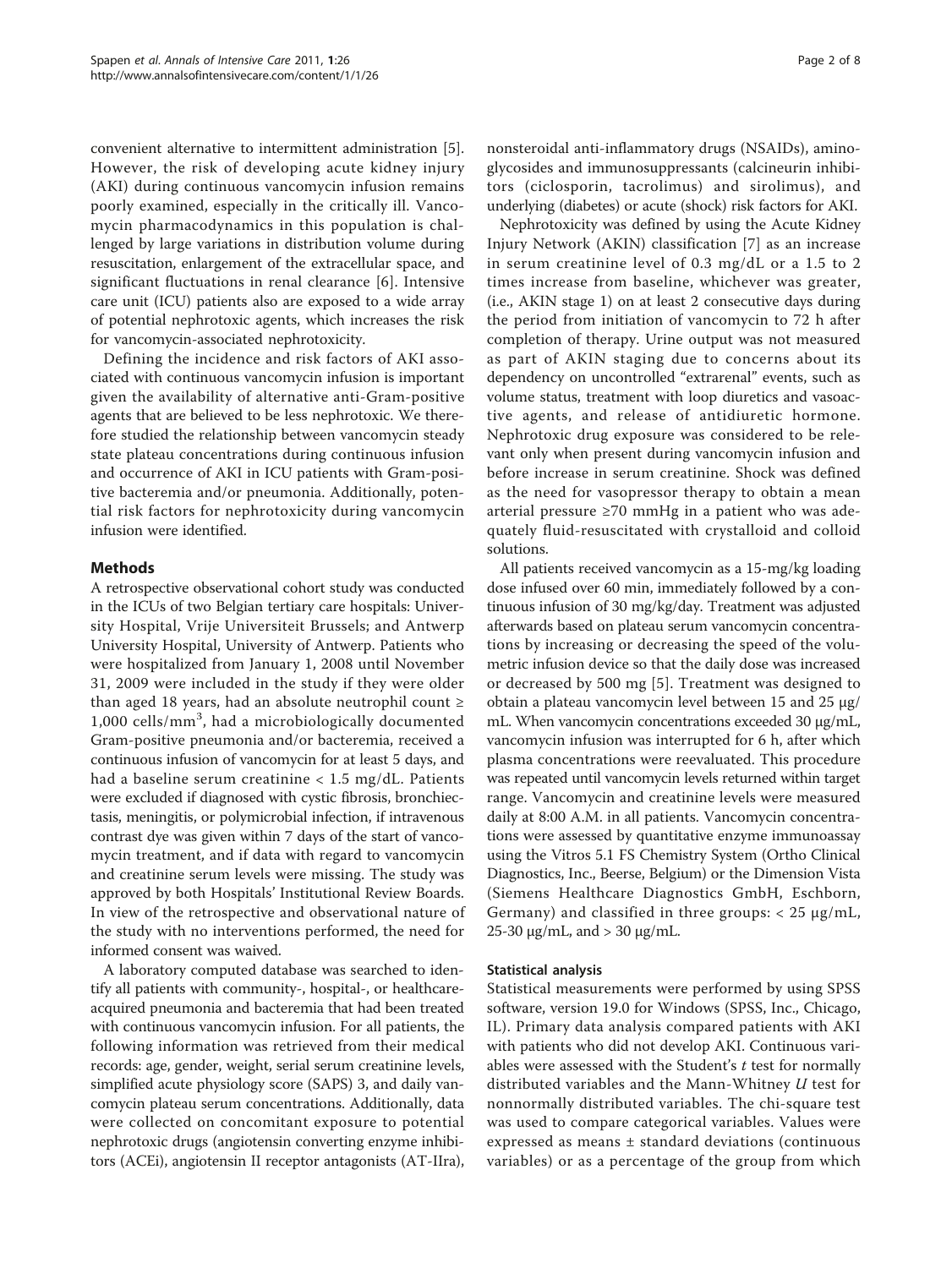they were derived (categorical variables). P values were two-tailed and considered to indicate statistical significance at the < 0.05 level.

A binary logistic regression analysis using the forward stepwise method with occurrence of AKI as dependent variable was performed, including the following parameters: presence of diabetes or shock, use of aminoglycosides, ACEi or AT-IIra, NSAIDs, and immunosuppressants. All potentially explanatory variables in this regression were tested on multicollinearity using the collinearity diagnostics by linear regression calculating the variance inflation factor.

## Results

During the study period, a total of 4,128 patients were hospitalized in the ICUs of both hospitals. Of these, 129 patients with Gram-positive infection (MRSA  $(n = 82;$ 63.6%), methicillin-resistant coagulase-negative Staphylo*cocci* (n = 40; 31%), *Enterococcus* spp. (n = 7; 5.4%) were selected for the study (Figure [1](#page-3-0)). Patients' characteristics are depicted in Table [1.](#page-4-0) Seventy-eight patients had pneumonia, 38 had bacteremia, and 13 had both pneumonia and bacteremia. Thirty-eight subjects (29.5%) developed AKI during vancomycin treatment. No relationship was found between type of infection and incidence of AKI (data not shown). Baseline creatinine values were comparable between patients with and without AKI (0.9  $\pm$ 0.19 mg/dL vs.  $0.8 \pm 0.35$  mg/dL;  $p = 0.12$ ). Age, gender, and severity of illness also did not differ between patients with and without AKI. Patients who developed AKI had a higher lean body weight and were more likely to have diabetes or shock. In both groups, a comparable number of potential nephrotoxic agents were used concomitantly with vancomycin. No association was found between this nephrotoxic medication and the occurrence of AKI. Patients with AKI received vancomycin for a more prolonged time period (14.9 ± 9.8 vs. 9.2 ± 4.9 days;  $p =$ 0.05). Creatinine concentrations in this group increased after a mean duration of vancomycin treatment of 116 h ± 82 h (range, 53-402 h). Except for adjusting treatment at levels > 30 μg/mL, vancomycin was never discontinued or switched to an alternative agent. Mortality was higher in patients who developed AKI (53% vs. 20%;  $p = 0.01$ ).

The logistic regression multivariate analysis identified vancomycin plasma level ( $p < 0.001$ ), weight ( $p = 0.002$ ), and SAPS 3 ( $p = 0.024$ ) as independent variables associated with AKI. The probability of AKI can be calculated as  $P = 1/1 + e^{-\log it}$  with  $\log it = -6.54 + 0.055 \times$  SAPS 3 +  $0.067 \times$  weight (kg) - 5.888  $\times$  1 (if vancomycin level < 25 μg/mL) - 3.178  $\times$  1 (if vancomycin level < 30 μg/mL). A higher logit value results in an increased probability of AKI. The highest logit is associated with vancomycin levels exceeding 30 μg/mL and is further increased when SAPS 3 values or body weight rise. However, the three variables differ in relative weight. Indeed, a 10 kg or 1 point increase in respectively lean body weight or SAPS 3 will result in a 0.55 and 0.065 logit increase. In contrast, a vancomycin level between 25 and 30 μg/mL causes a logit increase of 3.1718. Changes in the accuracy of the predictive model also demonstrate the relative importance of the predicting parameters. When the prediction model is based solely on the vancomycin level, the addition of SAPS 3 as a marker of disease severity and lean body weight causes only a very modest increase of the overall percentage (from 86% to 86.8%) correctly predicted AKI. Including SAPS 3 in the model containing vancomycin level and lean body weight makes the Nagelkerke  $R^2$  increase from 0.637 to only 0.671. Adding any of the other observed variables to the equation did not enhance predictive power. Testing for potentially explanatory variables on multicollinearity revealed a variance inflation factor between 1.097 and 1.56, thus far below 2.5, which is considered to be the threshold value for concern of collinearity. The relationship between the diabetes state and variables, such as age, body weight, and SAPS 3, was closely examined, because it seems reasonable to assume that diabetics are older, are more overweight, and are likely to be more severely ill. However, no significant correlation was identified. The seeming paradox that diabetes and shock are found to be associated with AKI in univariate analysis whilst multivariate analysis demonstrated no contribution of these parameters to the accuracy of the model is due to differences in methodology.

The distribution of vancomycin concentrations is shown in Table [2](#page-4-0). Within the group who developed AKI, a distinct association was found between vancomycin levels and the occurrence of AKI (Figure [2\)](#page-4-0). AKI was more frequently found in patients with vancomycin levels between 25-30 μg/mL than in those with levels not exceeding 25 μg/mL (9 (24%) vs. 3 (8%) patients; odds ratio 9.75, confidence interval 2.41-39.52;  $p < 0.0001$ ). The incidence of AKI sharply increased when vancomycin attained concentrations > 30 μg/mL compared with patients whose values remained below this level (12 (32%) vs. 26 (68%) patients; odds ratio 30.69, confidence interval 10.49-89.83;  $p < 0.0001$ ). No patient developed overt renal failure or needed dialysis. Serum creatinine values at discharge had returned to baseline levels in 12 of the 18 (66%) surviving patients with vancomycin-associated AKI.

### **Discussion**

Vancomycin is the first-line antibiotic treatment for infections caused by MRSA and often is used for treatment of other Gram-positive infections. Key factors that determine appropriate dosing of vancomycin in MRSA and staphylococcal bacteremia and pneumonia include the MIC of the infecting organism and the risk of nephrotoxicity. Pharmacological studies have determined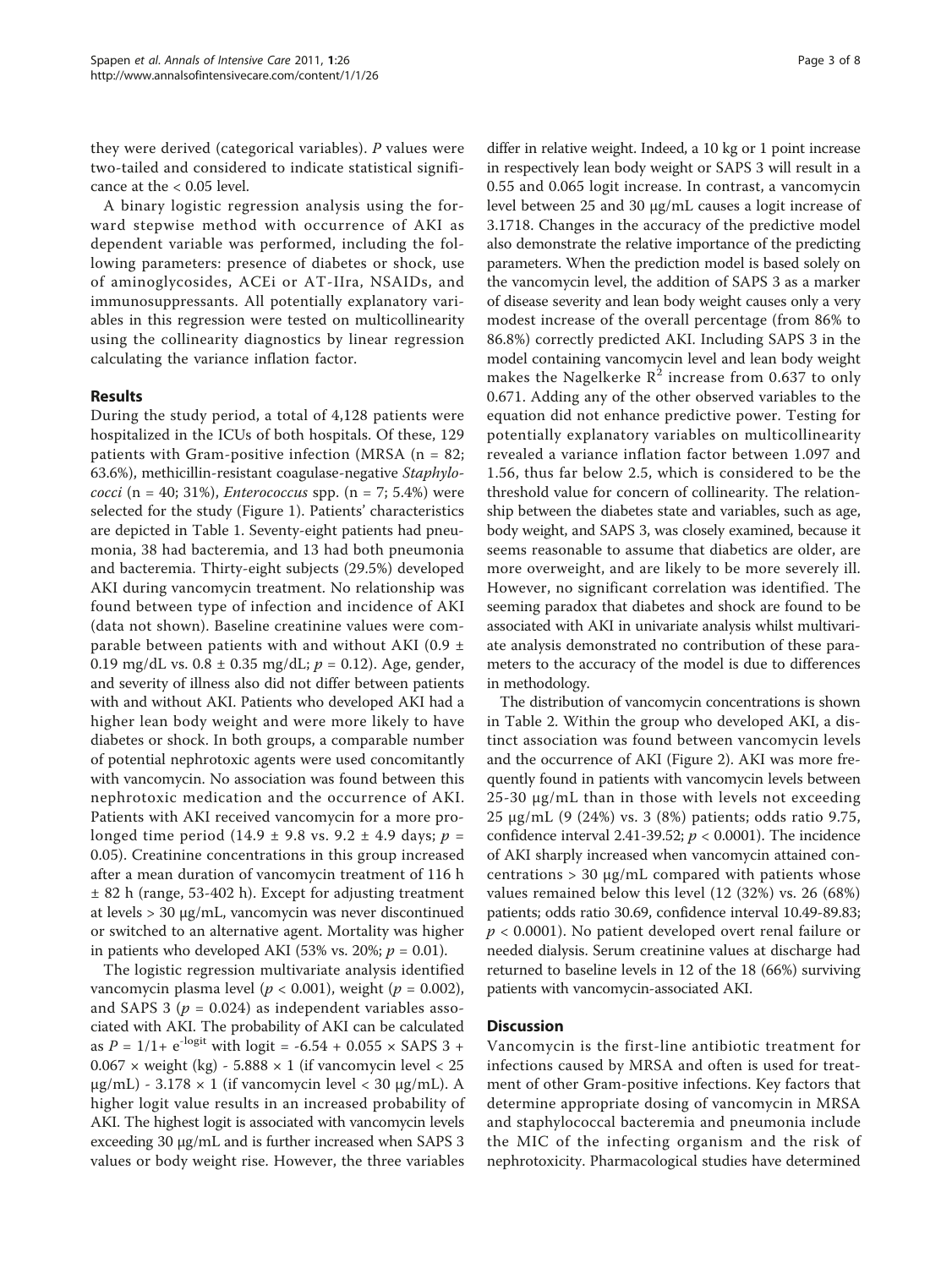<span id="page-3-0"></span>

that the parameter best predicting vancomycin activity is the 24-h area under the concentration curve over the MIC (AUC/MIC or AUIC). It is recommended that this ratio be kept between 350 and 400 to achieve a good clinical and microbiological response against MRSAs with MIC values  $\leq 1$  µg/mL [\[8\]](#page-6-0). To determine vancomycin effectiveness in the clinical setting, serum trough levels are measured as a surrogate of AUIC. Aiming at high trough concentrations will increase the likelihood of achieving a more optimal AUIC but also the risk to develop nephrotoxicity.

Several studies have evaluated the incidence of nephrotoxicity–defined as a more than 50% increase of serum creatinine from baseline value or an absolute increase of serum creatinine of 0.5 mg/dL–during intermittent vancomycin treatment. Two retrospective studies found that when trough levels exceeded 10 μg/mL [[9\]](#page-6-0) or 15 μg/mL [[10\]](#page-6-0), the incidence of nephrotoxicity increased by respectively 17% and 27%. In a prospective cohort study that included 80% patients with pneumonia or bacteremia, Hidayat and coworkers observed 11.6% nephrotoxicity when vancomycin dose was adjusted to achieve trough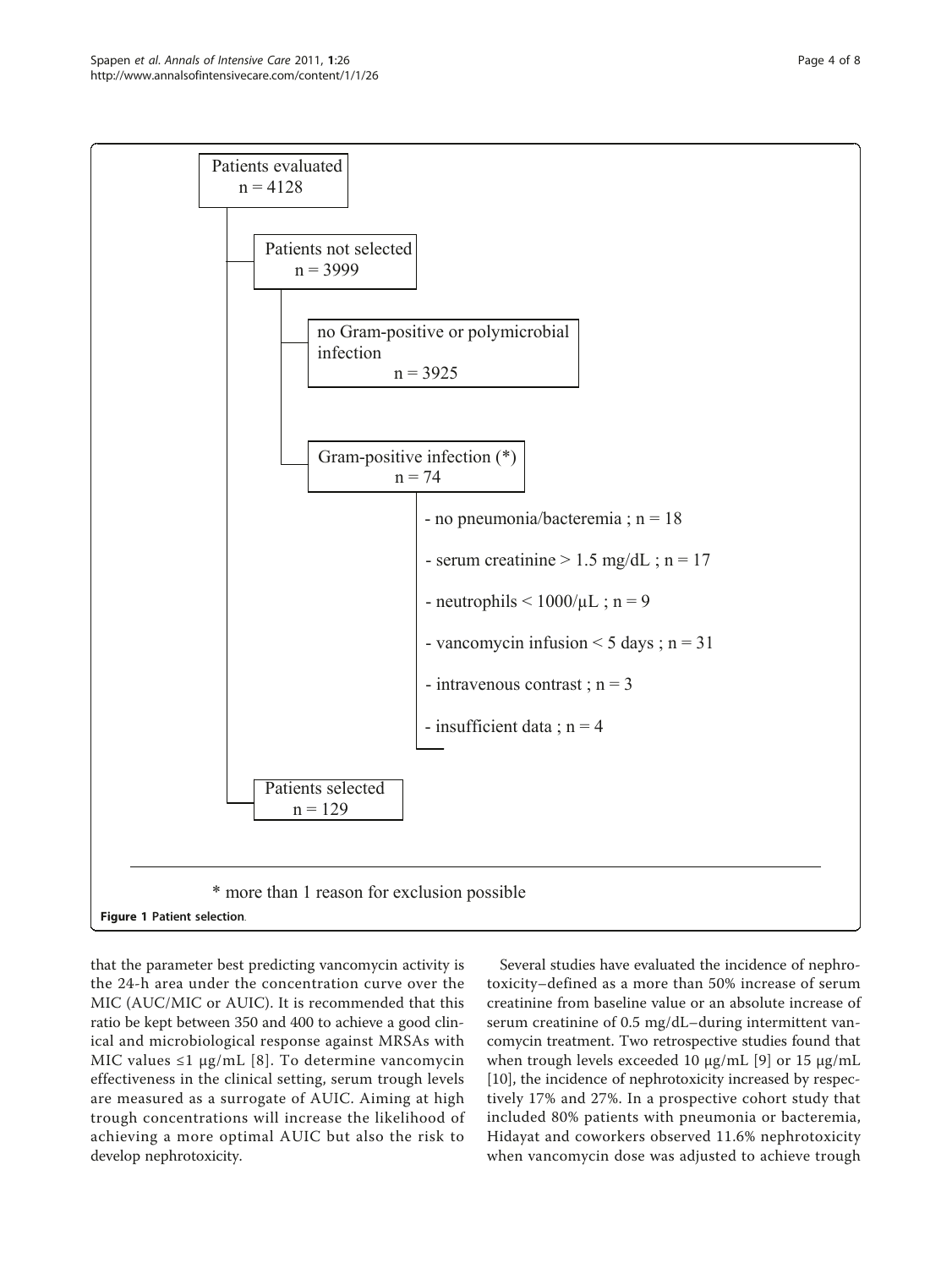| Variable                  | No AKI $(n = 91)$ | $AKI(n = 38)$   | P value  |  |
|---------------------------|-------------------|-----------------|----------|--|
| SAPS <sub>3</sub>         | $67 \pm 15$       | $68 \pm 14$     | 0.63     |  |
| Age, yrs                  | $60.8 \pm 14.6$   | $62.6 \pm 15.9$ | 0.53     |  |
| Weight, kg                | $70.5 \pm 15.2$   | $77.3 \pm 15.0$ | $0.02*$  |  |
| Gender, % male            | 51.6              | 60.5            |          |  |
| Concomitant medication    |                   |                 |          |  |
| Aminoglycosides, n (%)    | 39 (43)           | 12(32)          | 0.32     |  |
| ACEi or AT-IIra, n (%)    | 17 (19)           | 7(18)           |          |  |
| $NSAIDs, n$ $(\%)$        | 4(4)              | 1(3)            |          |  |
| Immunosuppressants, n (%) | 2(2)              | 0(0)            |          |  |
| Comorbidities             |                   |                 |          |  |
| Diabetes, n (%)           | 49 (54)           | 30(79)          | $0.01*$  |  |
| Shock, $n$ $(\%)$         | 54 (59)           | 33 (87)         | $0.002*$ |  |

#### <span id="page-4-0"></span>Table 1 Patient characteristics

AKI = acute kidney injury; SAPS = Simplified Acute Physiology Score; ACEi = angiotensin converting enzyme inhibitors; AT-IIra = angiotensin-II receptor antagonists; NSAIDs = non steroidal anti-inflammatory drugs

\* P level < 0,05 is considered significant

values of four to five times the MIC of the infecting MRSA strain [[11](#page-6-0)]. These studies identified high vancomycin trough levels, prolonged duration of vancomycin therapy and ICU stay, and concomitant treatment with nephrotoxic agents, in particular aminoglycosides, as independent risk factors for nephrotoxicity. Our experience with continuous vancomycin infusion corroborates these findings. Moreover, the risk to develop AKI in a population consisting exclusively of critically ill ICU patients was largely determined by conditions that significantly compromise the kidney, such as diabetes and shock. Interestingly, we were unable to detect an association between vancomycin-associated AKI and the use of concomitant potentially nephrotoxic drugs. This could be explained by standard "precautions" shared by both ICUs, including short-term use of aminoglycosides under daily monitoring of trough levels and a restrictive prescription policy of NSAIDs and drugs acting on the renin-angiotensin pathway.

Continuous infusion of vancomycin has been proposed as an elegant approach for maximizing efficacy of the drug whilst avoiding development of resistance and adverse renal effects. In clinical practice, a steady state plateau plasma vancomycin concentration of 20-25 μg/mL is targeted. This concentration is selected according to available data on the drug's tissue diffusion and protein binding

Table 2 Vancomycin levels in patients with and without nephrotoxicity

| Vancomycin concentration* ( $\mu$ g/mL) No AKI (n = 91) AKI (n = 38) |    |    |
|----------------------------------------------------------------------|----|----|
| < 25                                                                 | 65 |    |
| $25 - 30$                                                            | 20 |    |
| > 30                                                                 |    | 26 |

AKI = acute kidney injury,

\* defined groups represent at least 2 consecutive measures within the given concentration range

[[12\]](#page-6-0) and anticipates an eventual surreptitious MIC creep [[13](#page-6-0)]. Vancomycin levels are kept within target range by therapeutic monitoring and dose adjustment according to renal function. Using this approach, however, vancomycin levels were found to be higher than 30 μg/mL in 24.8% (32/129) of our study patients. A similar observation was made by French investigators who reported trough vancomycin serum levels that exceeded 30 μg/mL in 200 of 957 (20.9%) patients who received continuous infusion [[14](#page-6-0)]. From the study by Wysocki and coworkers [[5](#page-6-0)], it is apparent that a substantial number of patients had steady state vancomycin plasma levels > 25 μg/mL throughout continuous treatment. These findings underscore that continuous infusion aiming at plateau levels between 20 and 25 μg/mL may expose a significant proportion of patients to higher than expected vancomycin concentrations, and



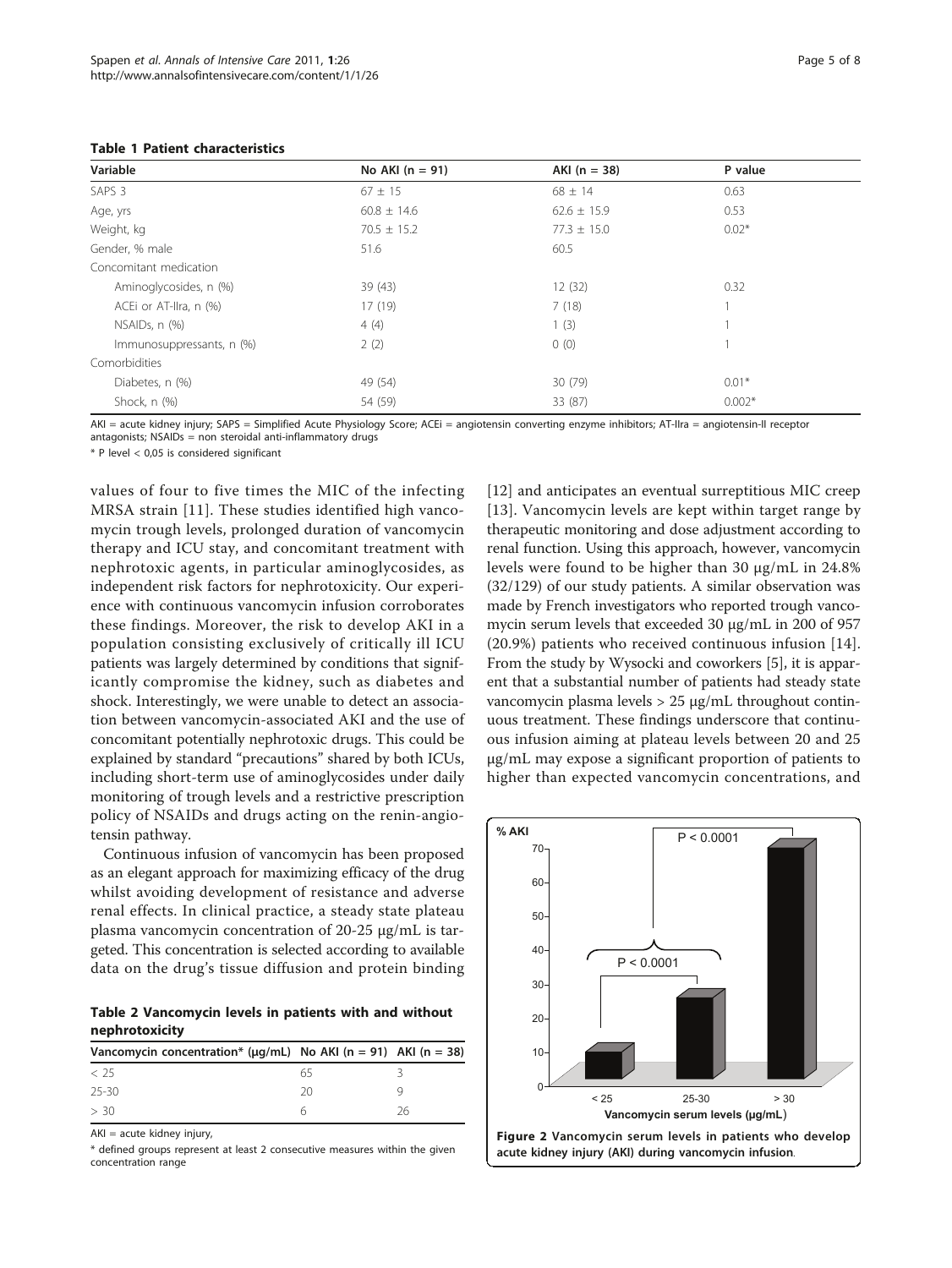hence nephrotoxicity. Ingram and coworkers indeed detected a striking difference in incidence of nephrotoxicity at a vancomycin cutoff serum level of 28 μg/mL during continuous infusion [[15](#page-6-0)]. Above this level, 5 of 7 patients (71.4%) experienced a significant increase in serum creatinine levels, whereas this occurred in only 11 of 91 patients (11.6%) whose vancomycin levels remained below 28 μg/mL. This is in line with our observations that indicated a substantial increase in AKI at vancomycin levels between 25 and 30 μg/mL, which became alarming when levels exceeded 30 μg/mL.

Although we cannot exclude that higher vancomycin serum levels might reflect simple accumulation of the drug, we believe that aiming at concentrations up to 25 μg/mL with continuous infusion is harming patients. It may indicate that the actual algorithms to adapt vancomycin dosing during continuous infusion should be revised. Surprisingly, data on vancomycin dosing based on solid pharmacodynamic studies in ICU patients are scarce, in particular when renal function is decreasing. Moreover, the proposed models present important drawbacks. Information about infection type, severity of illness, resuscitation state, comorbid disease, and eventual concomitant use of nephrotoxins is not provided [\[16](#page-6-0)[,17](#page-7-0)]. Also, creatinine clearance is assessed by means of the Cockroft-Gault formula, although it has been shown that such estimation may poorly predict vancomycin clearance in an ICU population [[18](#page-7-0)]. Measurement of creatinine clearance or renal biomarkers (e.g., cystatin) may be more practical and correct alternatives to determine vancomycin dose requirements [[18](#page-7-0)] but await prospective validation.

Studies that compare continuous with intermittent administration of vancomycin did not show a convincing difference in occurrence of nephrotoxicity. Ingram and coworkers retrospectively studied 167 patients with bone, joint, and skin MRSA infection on an outpatient parenteral therapy with vancomycin [\[19](#page-7-0)]; 12 subjects were treated with continuous infusion and 55 received intermittent vancomycin in an nonrandomized setting. Overall incidence of nephrotoxicity was 15.6%. In 40 matched pairs of patients, the incidence of nephrotoxicity when receiving continuous or intermittent treatment was 10% versus 25%  $(p = 0.14)$ . Continuous infusion was associated with a slower onset of nephrotoxicity. Vuagnat and coworkers compared continuous with intermittent administration in respectively 23 and 21 patients with osteomyelitis, aiming at trough or plateau levels between 20 and 25 μg/mL [[20](#page-7-0)]. Four (19%) patients undergoing intermittent treatment but no patients undergoing continuous treatment developed nephrotoxicity. The largest prospective study on continuous vancomycin treatment to date included 119 patients mostly suffering from pneumonia or bacteremia. Sixty-one patients were randomized to receive continuous infusion, aiming at plateau levels between 20 and 25 μg/ mL [[5\]](#page-6-0). The remaining 58 subjects received vancomycin intermittently to obtain trough levels between 10 and 15 μg/mL. Overall, a 20% incidence of nephrotoxicity was observed without difference between continuous and intermittent treatment (16.4% vs. 19%;  $p = 0.64$ ). Hutschala and coworkers retrospectively evaluated 149 patients who underwent cardiac surgery [[21\]](#page-7-0). Depending on ICU physicians' preference, 119 patients were treated with continuous infusion (target plateau 20-25 μg/mL) and 30 patients received intermittent treatment (target trough 15 μg/mL). Approximately 35% of patients in each group had pneumonia or bacteremia. Nephrotoxicity was defined according to the AKIN criteria. This study found the highest incidence of nephrotoxicity (29.5%) but again no difference between continuous and intermittent administration (27.7% vs. 36.7%;  $p = 0.3$ ). Interestingly, we observed nephrotoxicity in only 8% of patients whose vancomycin levels remained between 15 and 25 μg/mL. This is considerably lower than the 19% to 35% incidence of nephrotoxicity reported at similar trough levels during intermittent vancomycin administration [\[5,10,](#page-6-0)[20,21\]](#page-7-0).

It must be emphasized that attaining AKIN stage I, by definition, does not signify renal failure. In fact, none of our patients who developed vancomycin-associated renal toxicity required renal replacement therapy (RRT) during their ICU stay, nor was vancomycin discontinued or replaced by alternative agents. Jeffres and coworkers also reported no need for RRT in patients with severe pneumonia who developed nephrotoxicity during intermittent vancomycin treatment [[10\]](#page-6-0). On the other hand, Hutschala and coworkers reported the need for RRT in 25% of patients receiving continuous or intermittent vancomycin treatment [\[21](#page-7-0)]. However, this study population consisted of cardiac surgery patients at high risk for developing postoperative acute renal failure with some already presenting renal dysfunction at baseline. A noticeable finding was that less patients under continuous infusion required RRT after 5 days of vancomycin treatment (23.5% vs. 30%,  $p = 0.053$ ).

Some important limitations of our study deserve attention. We gave a vancomycin loading dose of 15 mg/kg before starting continuous infusion. Recent clinical practice guidelines of the Infectious Diseases Society of America (IDSA) recommend a loading dose of up to 25- 30 mg/kg to achieve target trough concentrations rapidly in serious MRSA infections, including pneumonia and bacteremia [\[22\]](#page-7-0). However, clinical and safety data regarding this approach are lacking. Also, when we designed the study, the IDSA guidelines had not yet been published, and a 15-mg/kg loading dose was considered adequate by most authors [[5,16,](#page-6-0)[17](#page-7-0)]. In this context, it is important to note that the IDSA expert panel advises against administration of vancomycin in continuous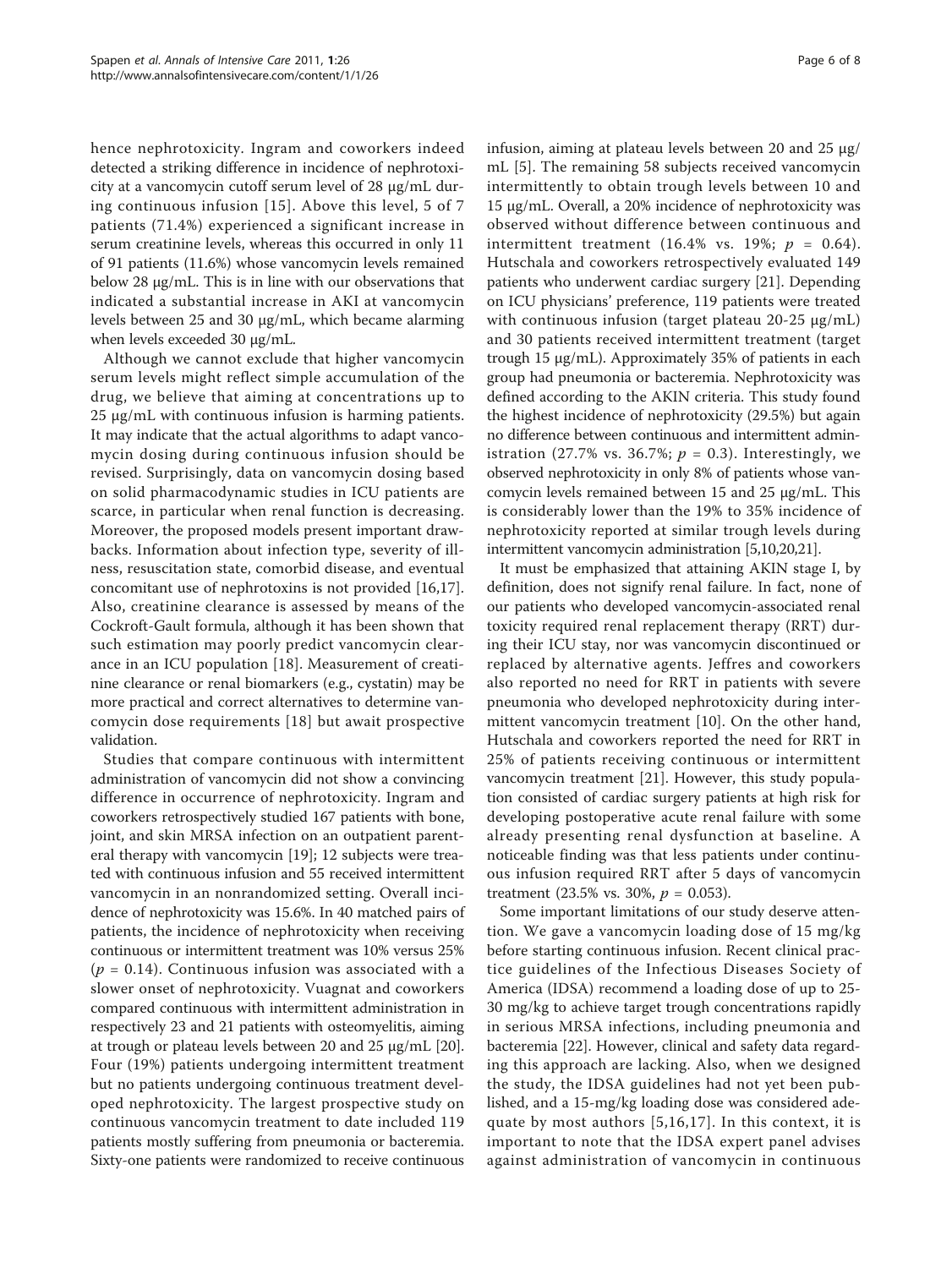<span id="page-6-0"></span>infusion given that a clear benefit over intermittent dosing has not been demonstrated and because time above the MIC is not the primary predictor of vancomycin efficacy [[22](#page-7-0)]. Although appropriate for large comparative and epidemiological studies, the AKIN classification may not be an accurate tool to assess a particular drug-related nephrotoxic effect in critically ill patients, because a rise in creatinine concentration occurs only after substantial loss of renal function. A more appropriate way to correlate vancomycin serum levels with the occurrence of kidney injury would have been to consider vancomycin concentrations in the 48 h before the onset of AKI. However, it must be conceded that any rise in creatinine levels will be delayed following "true" onset of AKI.

The retrospective nature of the study precluded the use of creatinine clearance as a more optimal measure of renal function and did not allow differentiation of infection-related or AKI-induced mortality. For the same reason, microbiological and clinical cure rates and infection-related mortality were not evaluated. This would require the identification of individual vancomycin MIC values, because these are known to influence significantly both treatment efficacy and mortality in MRSA pneumonia [[23\]](#page-7-0) and bacteremia [2]. Finally, it is conceivable that the higher vancomycin concentrations may have identified these patients with a hidden or progressing renal failure rather than be the cause of a subsequent increase in creatinine. Thus, the results of the present study suggest a possible vancomycin exposuretoxicity relationship but definite proof of causality will require a blinded, prospective trial.

### Conclusions

A frail balance exists between obtaining therapeutic serum levels and avoiding nephrotoxicity during continuous vancomycin infusion in critically ill patients with severe Gram-positive infections and normal baseline renal function. AKI is detected already at "conventional" serum vancomycin plateau levels but peaks alarmingly at values exceeding 30 μg/mL. AKI was not found to be associated with the concomitant use of nephrotoxic medication but is influenced rather by conditions that are known to chronically worsen (diabetes) or acutely injure (shock) renal function. Our study does not support the concept that continuous infusion with vancomycin reconciles optimization of vancomycin pharmacodynamics against SA infections with less risk of nephrotoxicity.

#### Author details

<sup>1</sup>Department of Intensive Care, University Hospital, Vrije Universiteit, Brussels, Brussels, Belgium <sup>2</sup>Department of Nephrology, Antwerp University Hospital, University of Antwerp, Edegem, Belgium <sup>3</sup>Department of Intensive Care, Antwerp University Hospital, University of Antwerp, Edegem, Belgium

#### Authors' contributions

HS and KJvD conceived the study and wrote the paper. MD provided data statistics and analysis. WV, RJ, and ND participated in data acquisition. PH participated in design, coordination, and writing. PJ participated in data interpretation, coordination, and writing.

#### Competing interests

The authors declare that they have no competing interests.

Received: 30 April 2011 Accepted: 19 July 2011 Published: 19 July 2011

#### References

- 1. Moise PA, Schentag JJ: [Vancomycin treatment failures in](http://www.ncbi.nlm.nih.gov/pubmed/11137406?dopt=Abstract) Staphylococcus aureus [lower respiratory tract infections.](http://www.ncbi.nlm.nih.gov/pubmed/11137406?dopt=Abstract) Int J Antimicrob Agents 2000, 16: S31-S34.
- 2. Soriano A, Marco F, Martinez JA, Pisos E, Almela M, Dimova VP, Alamo D, Ortega M, Lopez J, Mensa J: [Influence of vancomycin minimum inhibitory](http://www.ncbi.nlm.nih.gov/pubmed/18171250?dopt=Abstract) [concentration on the treatment of methicillin-resistant](http://www.ncbi.nlm.nih.gov/pubmed/18171250?dopt=Abstract) Staphylococcus aureus [bacteremia.](http://www.ncbi.nlm.nih.gov/pubmed/18171250?dopt=Abstract) Clin Infect Dis 2008, 46:193-200.
- 3. Rybak M, Lomaestro B, Rotschafer JC, Moellering R Jr, Craig W, Billeter M, Dalovisio JR, Levine DP: [Therapeutic monitoring of vancomycin in adult](http://www.ncbi.nlm.nih.gov/pubmed/19106348?dopt=Abstract) [patients: a consensus review of the American Society of Health-System](http://www.ncbi.nlm.nih.gov/pubmed/19106348?dopt=Abstract) [Pharmacists, the Infectious Diseases Society of America, and the Society](http://www.ncbi.nlm.nih.gov/pubmed/19106348?dopt=Abstract) [of Infectious Diseases Pharmacists.](http://www.ncbi.nlm.nih.gov/pubmed/19106348?dopt=Abstract) Am J Health-Syst Pharm 2009, 66:82-98.
- Lodise TP, Lomaestro B, Graves J, Drusano GL: [Larger vancomycin doses](http://www.ncbi.nlm.nih.gov/pubmed/18227177?dopt=Abstract) [\(at least four grams per day\) are associated with an increased incidence](http://www.ncbi.nlm.nih.gov/pubmed/18227177?dopt=Abstract) [of nephrotoxicity.](http://www.ncbi.nlm.nih.gov/pubmed/18227177?dopt=Abstract) Antimicrob Agents Chemother 2008, 52:1330-1336.
- 5. Wysocki M, Delatour F, Faurisson F, Rauss A, Pean Y, Misset B, Thomas F, Timsit JF, Similowski T, Mentec H, Mier L, Dreyfuss D, the Study Group: [Continuous versus intermittent infusion of vancomycin in severe](http://www.ncbi.nlm.nih.gov/pubmed/11502515?dopt=Abstract) [staphylococcal infections: prospective multicenter randomized study.](http://www.ncbi.nlm.nih.gov/pubmed/11502515?dopt=Abstract) Antimicrob Agents Chemother 2001, 45:2460-2467.
- 6. Revilla N, Martin-Suarez A, Perez MP, Martin Gonzalez F, Fernandez de Gatta MdM: [Vancomycin dosing assessment in intensive care unit](http://www.ncbi.nlm.nih.gov/pubmed/20653673?dopt=Abstract) [patients based on a population pharmacokinetic/pharmacodynamic](http://www.ncbi.nlm.nih.gov/pubmed/20653673?dopt=Abstract) [simulation.](http://www.ncbi.nlm.nih.gov/pubmed/20653673?dopt=Abstract) Br J Clin Pharmacol 2010, 70:201-212.
- 7. Mehta RL, Kellum JA, Shah SV, Molitoris BA, Ronco C, Warnock DG, Levin A, the Acute Kidney Injury Network: [Acute Kidney Injury Network: report of](http://www.ncbi.nlm.nih.gov/pubmed/17331245?dopt=Abstract) [an initiative to improve outcomes in acute kidney injury.](http://www.ncbi.nlm.nih.gov/pubmed/17331245?dopt=Abstract) Crit Care 2007, 11:R31.
- 8. Moise-Broder PA, Forrest A, Birmingham MC, Schentag JJ: [Pharmacodynamics of vancomycin and other antimicrobials in patients](http://www.ncbi.nlm.nih.gov/pubmed/15509186?dopt=Abstract) with Staphylococcus aureus [lower respiratory tract infections.](http://www.ncbi.nlm.nih.gov/pubmed/15509186?dopt=Abstract) Clin Pharmacokinet 2004, 43:925-942.
- Lodise TP, Patel N, Lomaestro BM, Rodvold KA, Drusano GL: [Relationship](http://www.ncbi.nlm.nih.gov/pubmed/19586413?dopt=Abstract) [between initial vancomycin concentration-tissue profile and](http://www.ncbi.nlm.nih.gov/pubmed/19586413?dopt=Abstract) [nephrotoxicity among hospitalized patients.](http://www.ncbi.nlm.nih.gov/pubmed/19586413?dopt=Abstract) Clin Infect Dis 2009, 49:507-514.
- 10. Jeffres MN, Isakow W, Doherty JA, Micek ST, Kollef MH: [A retrospective](http://www.ncbi.nlm.nih.gov/pubmed/17692725?dopt=Abstract) [analysis of possible renal toxicity associated with vancomycin in](http://www.ncbi.nlm.nih.gov/pubmed/17692725?dopt=Abstract) [patients with health care-associated methicillin-resistant](http://www.ncbi.nlm.nih.gov/pubmed/17692725?dopt=Abstract) Staphylococcus aureus [pneumonia.](http://www.ncbi.nlm.nih.gov/pubmed/17692725?dopt=Abstract) Clin Ther 2007, 29:1107-1115.
- 11. Hidayat LK, Hsu DI, Quist R, Shriner KA, Wong-Beringer A: [High-dose](http://www.ncbi.nlm.nih.gov/pubmed/17060545?dopt=Abstract) [vancomycin therapy for methicillin-resistant](http://www.ncbi.nlm.nih.gov/pubmed/17060545?dopt=Abstract) Staphylococcus aureus [infections.](http://www.ncbi.nlm.nih.gov/pubmed/17060545?dopt=Abstract) Arch Intern Med 2006, 166:2138-2144.
- 12. Llopis-Salvia P, Jiménez-Torres NV: [Population pharmacokinetic](http://www.ncbi.nlm.nih.gov/pubmed/16958822?dopt=Abstract) [parameters of vancomycin in critically ill patients.](http://www.ncbi.nlm.nih.gov/pubmed/16958822?dopt=Abstract) J Clin Pharm Ther 2006, 31:447-454.
- 13. Sakoulas G, Moellering RC Jr: [Increasing antibiotic resistance among](http://www.ncbi.nlm.nih.gov/pubmed/18462091?dopt=Abstract) methicillin-resistent [Staphylococcus aureus](http://www.ncbi.nlm.nih.gov/pubmed/18462091?dopt=Abstract) strains. Clin Infect Dis 2008, 46(Suppl 5):S360-S367.
- 14. Kitzis MD, Goldstein FW: [Monitoring of vancomycin serum levels for the](http://www.ncbi.nlm.nih.gov/pubmed/16460555?dopt=Abstract) [treatment of staphylococcal infections.](http://www.ncbi.nlm.nih.gov/pubmed/16460555?dopt=Abstract) Clin Microbiol Infect 2006, 12:92-95.
- 15. Ingram PR, Lye DC, Tambyah PA, Goh WP, Tam VH, Fisher DA: [Risk factors](http://www.ncbi.nlm.nih.gov/pubmed/18334494?dopt=Abstract) [for nephrotoxicity associated with continuous vancomycin infusion in](http://www.ncbi.nlm.nih.gov/pubmed/18334494?dopt=Abstract) [outpatient parenteral antibiotic therapy.](http://www.ncbi.nlm.nih.gov/pubmed/18334494?dopt=Abstract) J Antimicrob Chemother 2008, 62:168-171.
- 16. Pea F, Furlanut M, Negri C, Pavan F, Crapis M, Cristini F, Viale P: [Prospectively validated dosing nomograms for maximizing the](http://www.ncbi.nlm.nih.gov/pubmed/19223642?dopt=Abstract) [pharmacodynamics of vancomycin administered by continuous infusion](http://www.ncbi.nlm.nih.gov/pubmed/19223642?dopt=Abstract) [in critically ill patients.](http://www.ncbi.nlm.nih.gov/pubmed/19223642?dopt=Abstract) Antimicrob Agents Chemother 2009, 53:1863-1867.